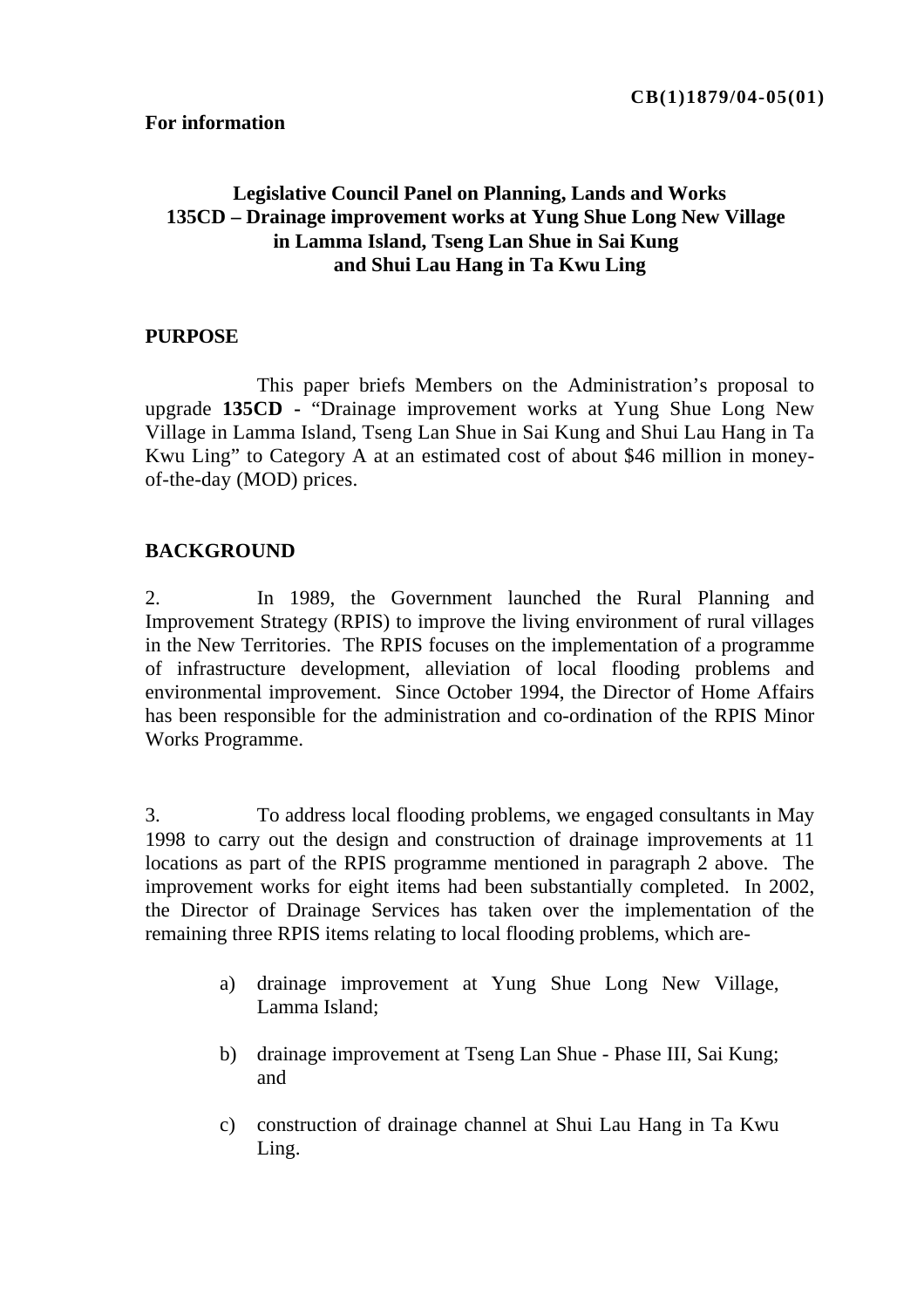The above proposed works have been included in Category B as **135CD** "Drainage improvement works at Yung Shue Long New Village in Lamma Island, Tseng Lan Shue in Sai Kung and Shui Lau Hang in Ta Kwu Ling" in October 2004.

# **PROJECT SCOPE**

4. The scope of the project comprises the following drainage improvement works at three locations –

- (a) construction of about 130 metres (m) of an approximately 2m wide rectangular drainage channel, deepening of about 44 m of existing drainage channel by 0.5m, provision of maintenance access and ancillary works at Yung Shue Long New Village, Lamma Island;
- (b) construction of about 140 m of a 4m wide box culvert, provision of maintenance access and ancillary works at Tseng Lan Shue, Sai Kung; and
- (c) construction of about 440 m of a 3.5m wide rectangular drainage channel, provision of maintenance access and ancillary works at Shui Lau Hang in Ta Kwu Ling.

Layout plans of the proposed works at Yung Shue Long New Village in Lamma Island, Tseng Lan Shue in Sai Kung and Shui Lau Hang in Ta Kwu Ling are at **Enclosures 1 to 3** respectively.

5. We plan to start the construction works in early 2006 for completion in early 2008.

# **JUSTIFICATION**

# **Yung Shue Long New Village**

6. Due to inadequate capacity of the existing drainage channel, Yung Shue Long New Village in Lamma Island is susceptible to flooding during heavy rainstorms. Moreover, as the only access road from Yung Shue Long New Village to the public pier is situated in the low-lying area, flooding in the past has adversely affected the local residents and caused economic losses and disruption to access and social activities in the Yung Shue Long New Village area. We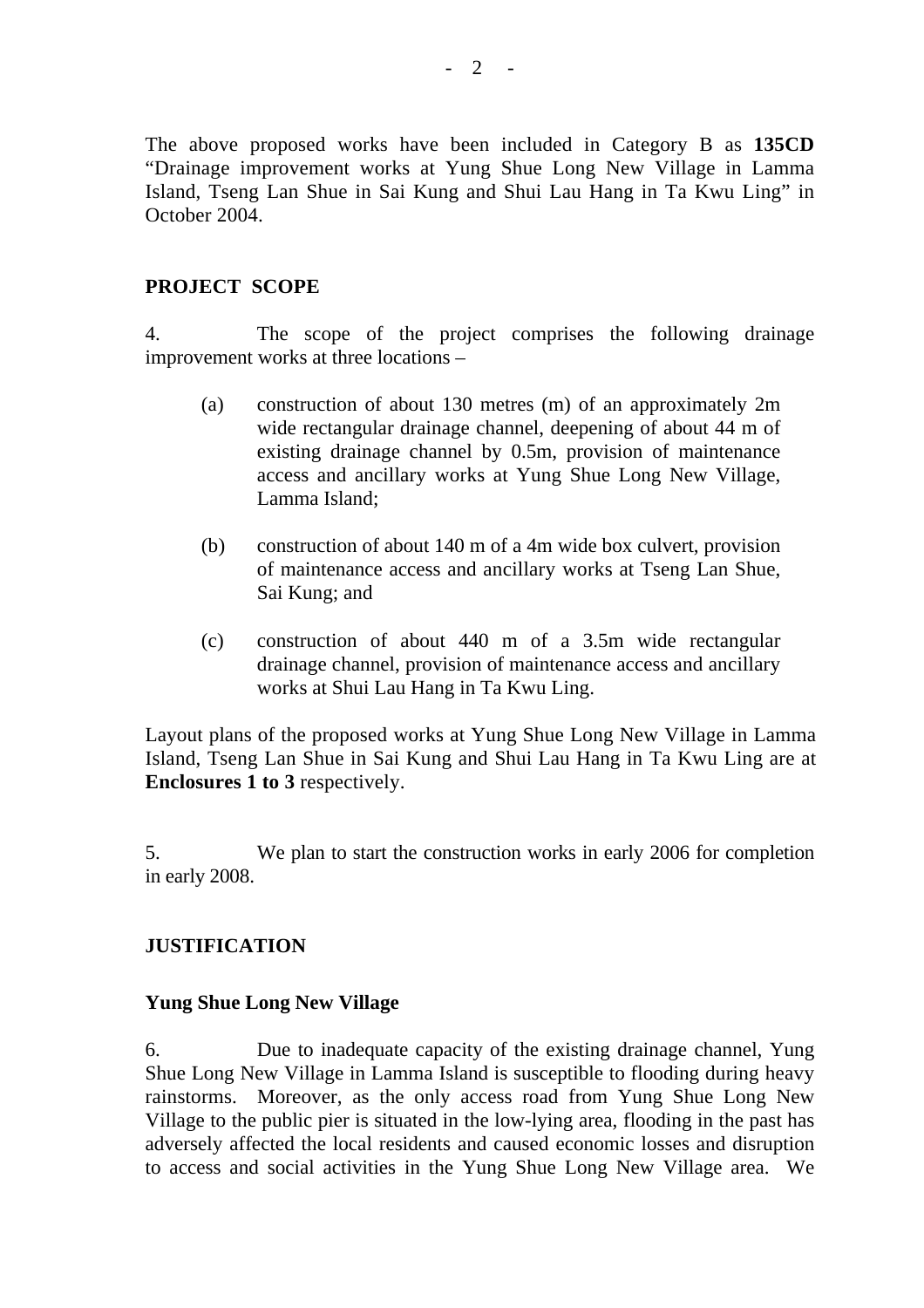therefore propose to deepen the existing downstream section and extend the drainage channel upstream so as to increase the hydraulic capacity of the drainage system. Arising from the need to minimise land resumption and to retain the existing natural streamcourse as requested by villagers during consultation, we could only design the proposed drainage improvement works to withstand rainstorms with a return period<sup>1</sup> of one in 10 years. The protection level was highlighted in our consultation paper discussed in the meeting of the Lamma Area Committee on 23 May 2001 (paragraph 11 below refers). Members of the Lamma Area Committee had no objection to the design.

#### **Tseng Lan Shue**

7. Owing to inadequate capacity of the existing natural streamcourse, Tseng Lan Shue in Sai Kung is susceptible to flooding during heavy rainstorms. To alleviate the flooding problem, we need to intercept the surface run-off by implementing the drainage improvement works in three phases. Phases I and II works, completed in June 1998 and April 2001 respectively under the RPIS programme, are for the upstream part north of Clear Water Bay Road, where the flooding problem was more critical because the streamcourse was narrow and heavily vegetated, and more village houses were affected by flooding. Since then, the risk of flooding at the upstream area has been substantially reduced. Phase III works to be carried out under this project include mitigation measures to provide flood relief to the downstream part south of Clear Water Bay Road and the adjacent areas. To avoid on-stream environmental disturbance, we propose to preserve the existing streamcourse by constructing a bypass box culvert alongside, which is well received by green groups. Whilst the surface run-off will flow in the existing streamcourse on normal days, excessive flood water will be diverted to the bypass box culvert during heavy rainstorms. The box culvert will support the maintenance access on its top, thereby eliminating the requirement for additional land resumption. Upon completion of the proposed drainage works, the flood protection level around the Tseng Lan Shue area will generally be raised to withstand rainstorms with a return period of one in 50 years, and the risk of flooding during heavy rainstorms will be substantially reduced.

#### **Shui Lau Hang**

8. Shui Lau Hang in Ta Kwu Ling is mainly agricultural land with scattered residential premises. The surface run-off is collected and conveyed to Ping Yuen River in small ditches which are inadequate to cope with heavy rainstorms. With the change of land use and more agricultural land paved, rainwater which could previously dissipate naturally through ground filtration can

 $\_$  ,  $\_$  ,  $\_$  ,  $\_$  ,  $\_$  ,  $\_$  ,  $\_$  ,  $\_$  ,  $\_$  ,  $\_$  ,  $\_$  ,  $\_$  ,  $\_$  ,  $\_$  ,  $\_$  ,  $\_$  ,  $\_$  ,  $\_$  ,  $\_$  ,  $\_$  ,  $\_$  ,  $\_$  ,  $\_$  ,  $\_$  ,  $\_$  ,  $\_$  ,  $\_$  ,  $\_$  ,  $\_$  ,  $\_$  ,  $\_$  ,  $\_$  ,  $\_$  ,  $\_$  ,  $\_$  ,  $\_$  ,  $\_$  , <sup>1</sup> "Return period" is the average number of years during which a certain severity of flooding will occur once, statistically. A longer return period means a rarer chance of occurrence of a more severe flooding.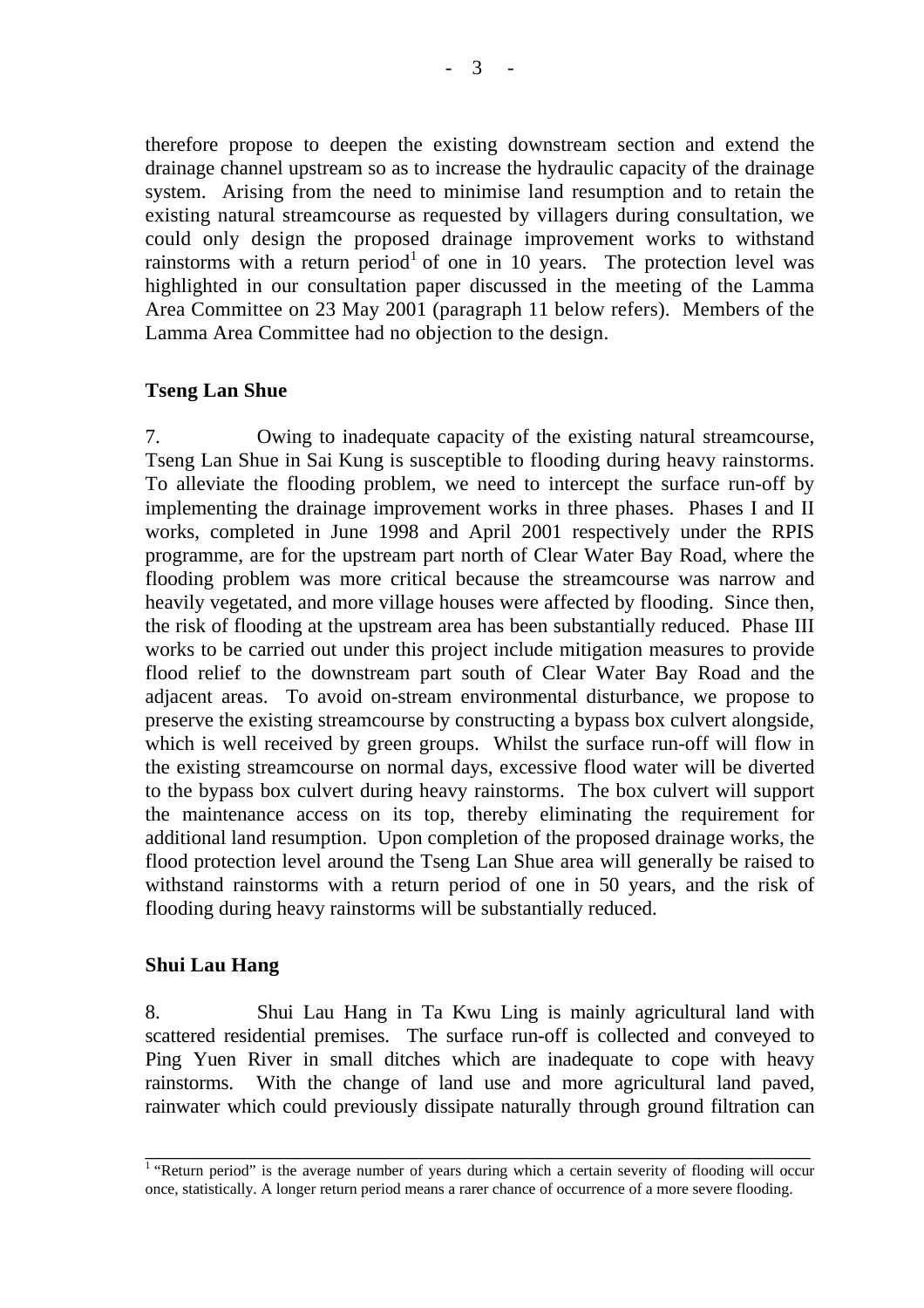no longer do so. This has led to increase in surface run-off and flooding at lowlying areas during heavy rainstorms. We therefore propose to construct a proper drainage channel to convey the surface run-off. Stone mattress bedding will be provided intermittently to the invert of the drainage channel to create ecological habitats and conserve the existing environment in the vicinity of the watercourse. Upon completion of the proposed drainage works, the flood protection level around the Shui Lau Hang area will generally be raised to withstand rainstorms with a return period of one in 50 years, and the risk of flooding during heavy rainstorms be substantially reduced.

### **FINANCIAL IMPLICATIONS**

9. We estimate the cost of the proposed works to be about \$46 million at MOD prices, made up as follows –

| (a) | Drainage improvement works at – |                                             | \$ million<br>35    |                |                    |
|-----|---------------------------------|---------------------------------------------|---------------------|----------------|--------------------|
|     | $\mathbf{i}$                    | Yung Shue Long New Village,<br>Lamma Island | 8                   |                |                    |
|     | $\rm ii)$                       | Tseng Lan Shu, Sai Kung                     | 15                  |                |                    |
|     | $\overline{iii}$                | Shui Lau Hang, Ta Kwu Ling                  | 12                  |                |                    |
| (b) |                                 | Consultant's fees                           |                     | 5              |                    |
|     | $\mathbf{i}$<br>$\mathbf{ii}$   | contract administration<br>site supervision | 1<br>$\overline{4}$ |                |                    |
| (c) |                                 | Environmental mitigation measures           |                     | $\overline{2}$ |                    |
| (d) |                                 | Contingencies                               |                     | $\overline{4}$ |                    |
|     |                                 | Total                                       |                     | 46             | (in MOD<br>prices) |

10. We estimate that the annual recurrent expenditure for operating and maintaining the proposed works would be about \$85,000.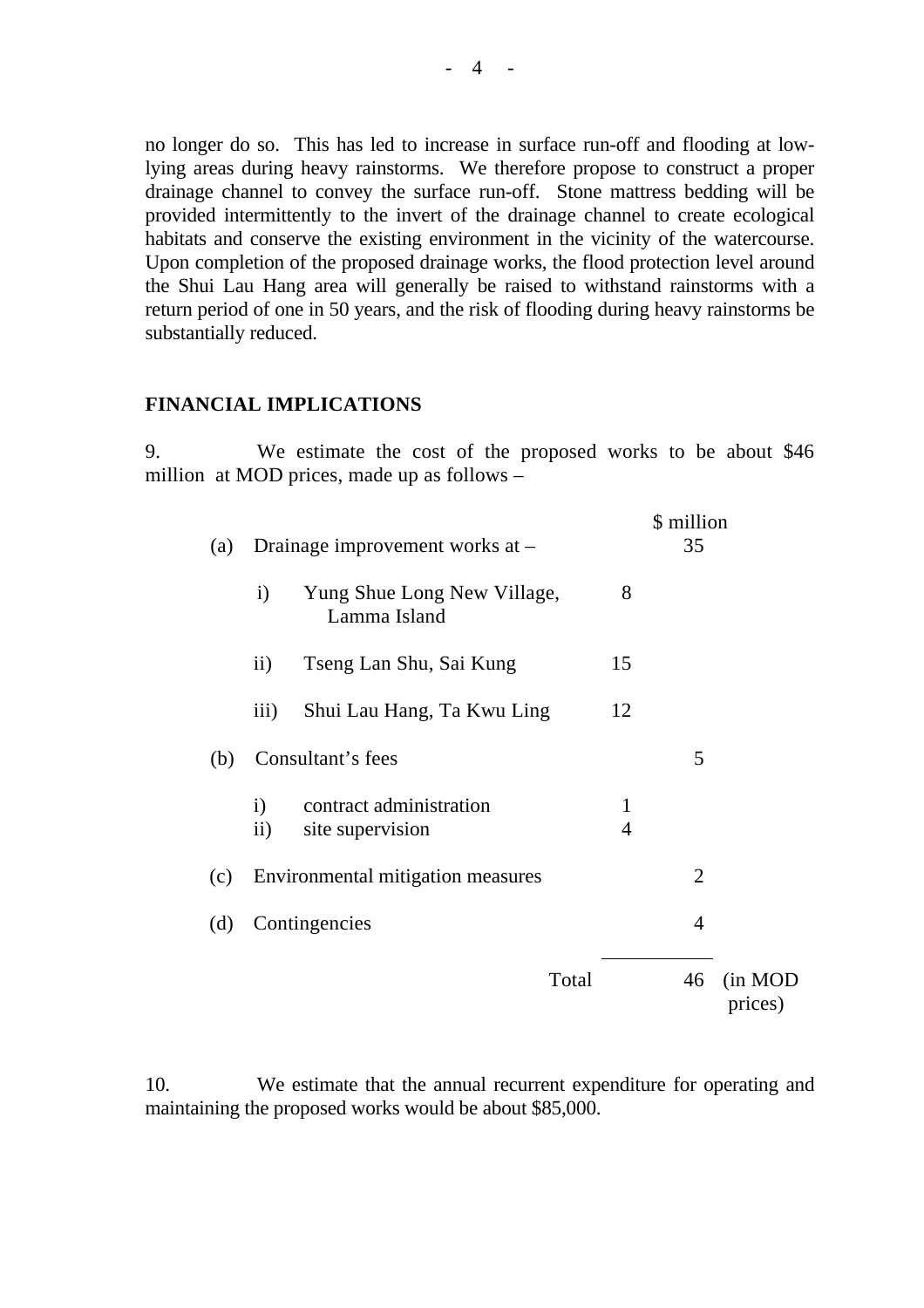# **PUBLIC CONSULTATION**

## **Yung Shue Long**

11. We consulted the Lamma Area Committee on 23 May 2001. Members of the Lamma Area Committee supported implementation of the proposed works in Lamma Island.

12. We gazetted the project under the Foreshore and Sea-bed (Reclamations) Ordinance on 17 and 24 January 2003. One objection from the World Wide Fund on the potential environmental impacts was received. After we had provided the environmental review report showing the detailed environmental impact assessment and the proposed mitigation measures, the objection was withdrawn unconditionally.

# **Tseng Lan Shue**

13. We consulted the Food and Environmental Hygiene Committee of Sai Kung District Council on 29 June 2000. Members of the Committee supported implementation of the proposed works at Tseng Lan Shue.

14. We gazetted the road scheme under the Roads (Works, Use and Compensation) Ordinance on 28 March and 4 April 2002. One objection was received and remained unresolved after clarification with the objectors. The objectors claimed themselves as trustee of the subject lot. The objectors were concerned that the potential development of his land would be undermined by the proposed works and the villagers' belief of "Pak Kung" and "Fung Shui" of the area would be adversely affected. The objectors suggested shifting the proposed drainage channel by 500 metres. This was considered not feasible because the position of the proposed channel would have to match with the channels at the upstream. After considering the objection, the Chief Executive in Council authorized the proposed works without modification and authorization was published in the Gazette on 17 and 25 April 2003.

### **Shui Lau Hang**

15. We consulted the North District Council on 19 March 2002. Members of the District Council supported implementation of the proposed works.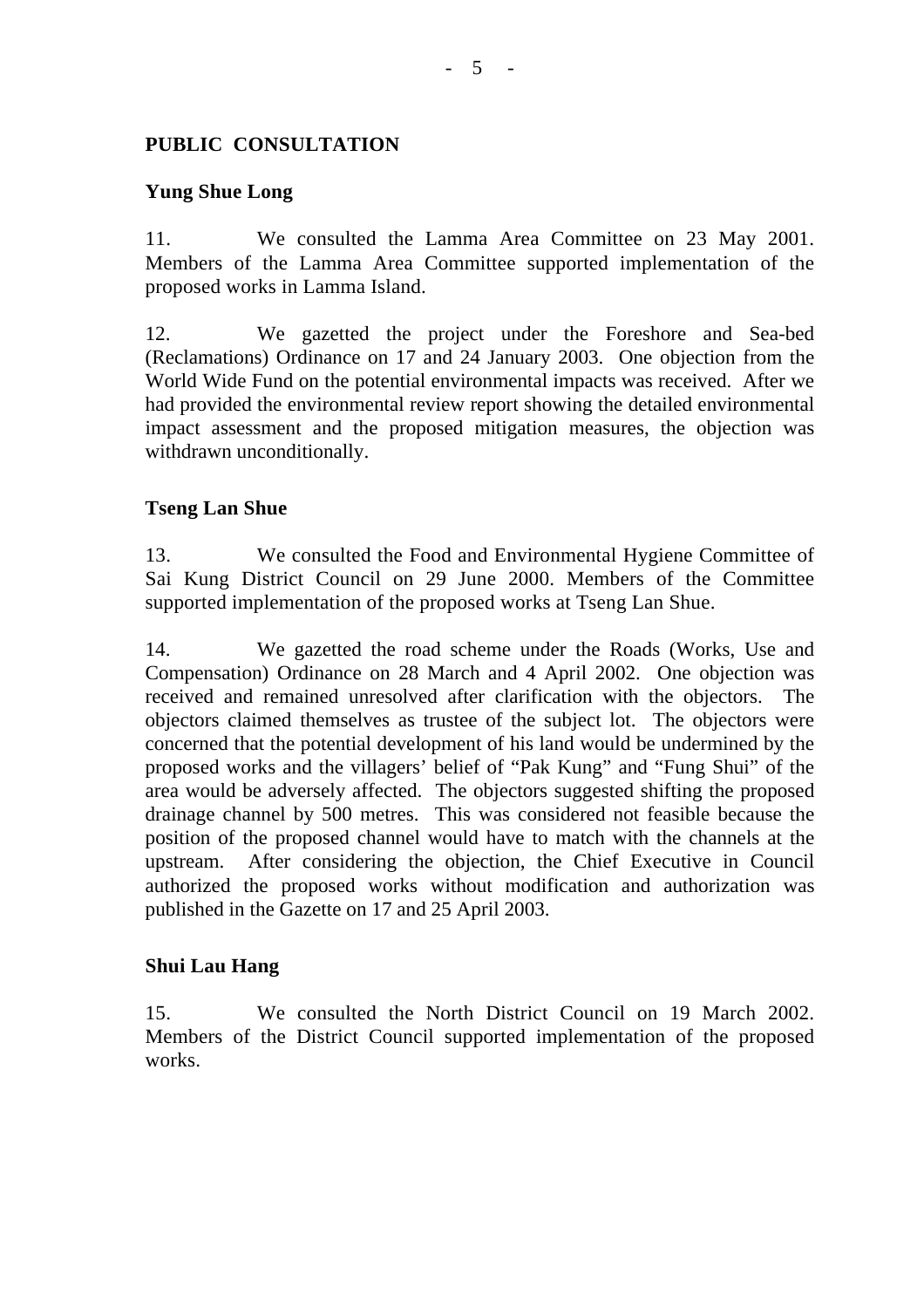### **ENVIRONMENTAL IMPLICATIONS**

16. The project items are not defined as designated project under the Environmental Impact Assessment Ordinance and will not cause long-term environmental impact. During construction period, we will control noise, dust and other site run-off nuisances to ensure compliance with the established guidelines and standards through the implementation of suitable pollution control and mitigation measures in the construction contract.

17. We have considered in the planning and design stages ways of reducing construction and demolition (C&D) materials as far as possible. The alignments of the proposed drainage systems have been designed to minimise excavation and demolition of existing structures. Furthermore, typical sections of reinforced concrete structures have been adopted to minimise the use of formwork. We will require the contractor to submit a waste management plan (WMP) for approval, with appropriate mitigation measures, including the allocation of areas for waste segregation. We will ensure that the day-to-day operations on site comply with the approved WMP. We will require the contractor to re-use the excavated material as filling material on site or on other construction sites as far as possible to minimise the disposal of public fill to public filling facilities. To further minimise C&D materials, we will encourage the contractor to use non-timber formwork and recyclable material for temporary works. We will also require the contractor to carry out on-site sorting to recover reusable/recyclable material from C&D materials to minimise disposal off site. We will control disposal of public fill and C&D waste to public filling facilities and landfills respectively through a trip-ticket system. We will require the contractor to separate public fill from C&D waste for disposal at appropriate facilities. We will record the disposal and reuse of C&D materials for monitoring purposes.

18. We estimate that about 14 860 cubic metres  $(m<sup>3</sup>)$  of C&D materials will be generated by the project. About  $700m^3$  (5%) will be reused on site,  $12,000\text{m}^3$  (80%) will be reused as fill in public filling areas<sup>2</sup> and 2 160m<sup>3</sup> (15%) will be disposed of at landfills. The notional cost<sup>3</sup> of accommodating  $C&D$ waste at landfill site is estimated to be \$270,000 for these projects (based on a

 $\_$  ,  $\_$  ,  $\_$  ,  $\_$  ,  $\_$  ,  $\_$  ,  $\_$  ,  $\_$  ,  $\_$  ,  $\_$  ,  $\_$  ,  $\_$  ,  $\_$  ,  $\_$  ,  $\_$  ,  $\_$  ,  $\_$  ,  $\_$  ,  $\_$  ,  $\_$  ,  $\_$  ,  $\_$  ,  $\_$  ,  $\_$  ,  $\_$  ,  $\_$  ,  $\_$  ,  $\_$  ,  $\_$  ,  $\_$  ,  $\_$  ,  $\_$  ,  $\_$  ,  $\_$  ,  $\_$  ,  $\_$  ,  $\_$  ,

<sup>&</sup>lt;sup>2</sup> A public filling area is a designated part of a development project that accepts public fill for reclamation purposes. Disposal of public fill in a public filling area requires a licence issued by the Director of Civil Engineering and Development.

<sup>&</sup>lt;sup>3</sup> This estimate has taken into account the cost for developing, operating and restoring the landfills after they are filled and the aftercare required. It does not include the land opportunity cost for existing landfill sites (which is estimated at  $$90/m^3$ ), nor the cost to provide new landfills (which are likely to be more expensive) when existing ones are filled. The notional cost estimate is for reference only and does not form part of this project estimate.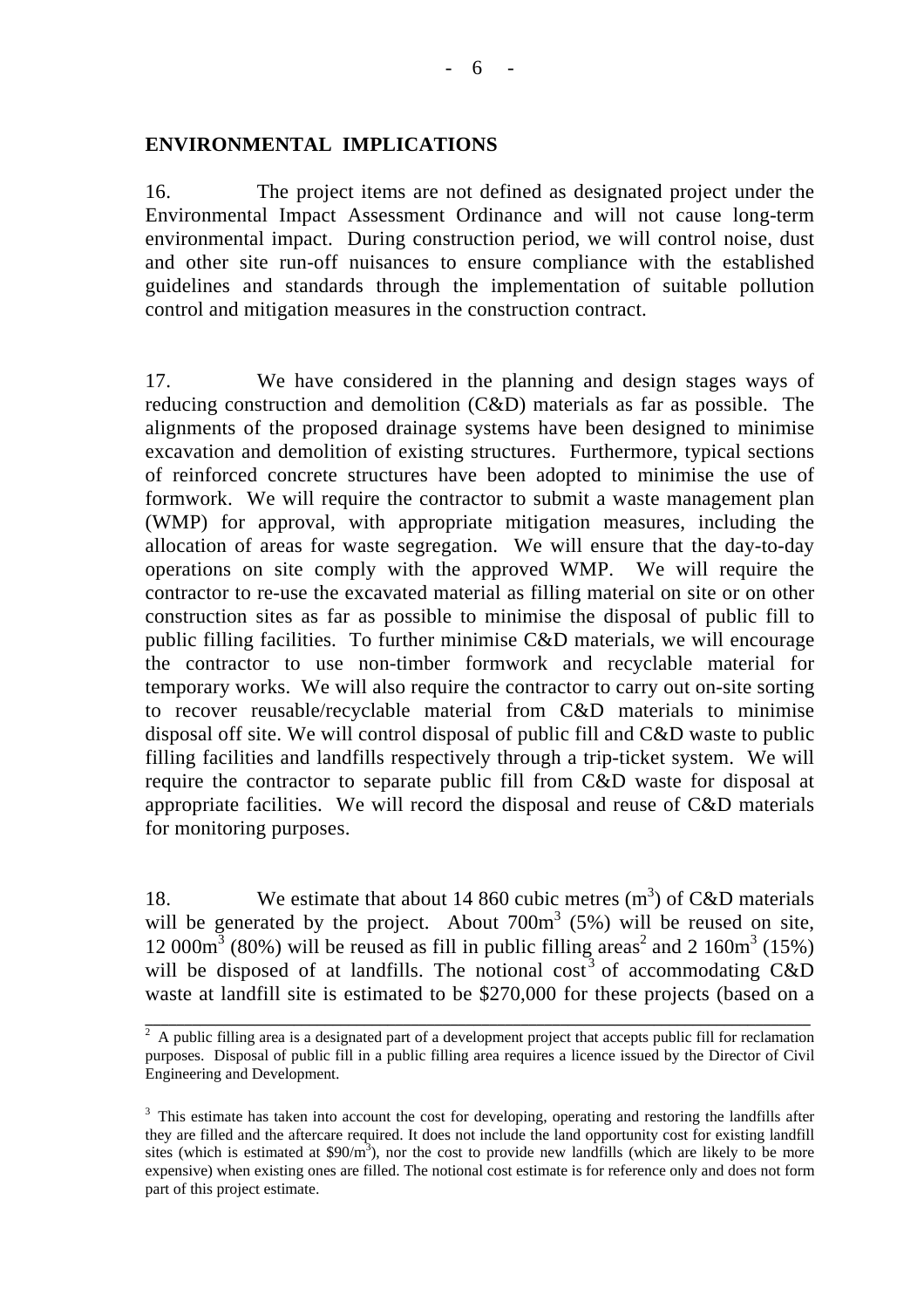notional unit cost of  $$125/m<sup>3</sup>$ ).

19. We have consulted various green groups namely, the Green Powers, the Green Lantau Association, the Conservancy Association, the Friends of Earth, the World Wide Fund and the Able Charity of Lamma Island in June 2004 regarding the proposed works. They provided comments/suggestions to the design of the project so as to achieve environmentally friendly objectives. Their comments/suggestions have been critically reviewed and adopted wherever practicable. For example, we have reduced the scope of the project at Yung Shue Long New Village to preserve its natural upstream and adopted stone mattress bedding for the drainage channel in Shui Lau Hang so as to create ecological habitats.

### **JOB CREATION**

20. We estimate that the proposed works will create about 38 jobs (30 for labourers and another eight for professional/technical staff) providing a total employment of 730 man-months.

# **WAY FORWARD**

21. We intend to submit our proposal of upgrading **135CD** to the Public Works Subcommittee in October/November 2005 with a view to seeking funding approval of the Finance Committee in November/December 2005.

**Environment, Transport and Works Bureau June 2005**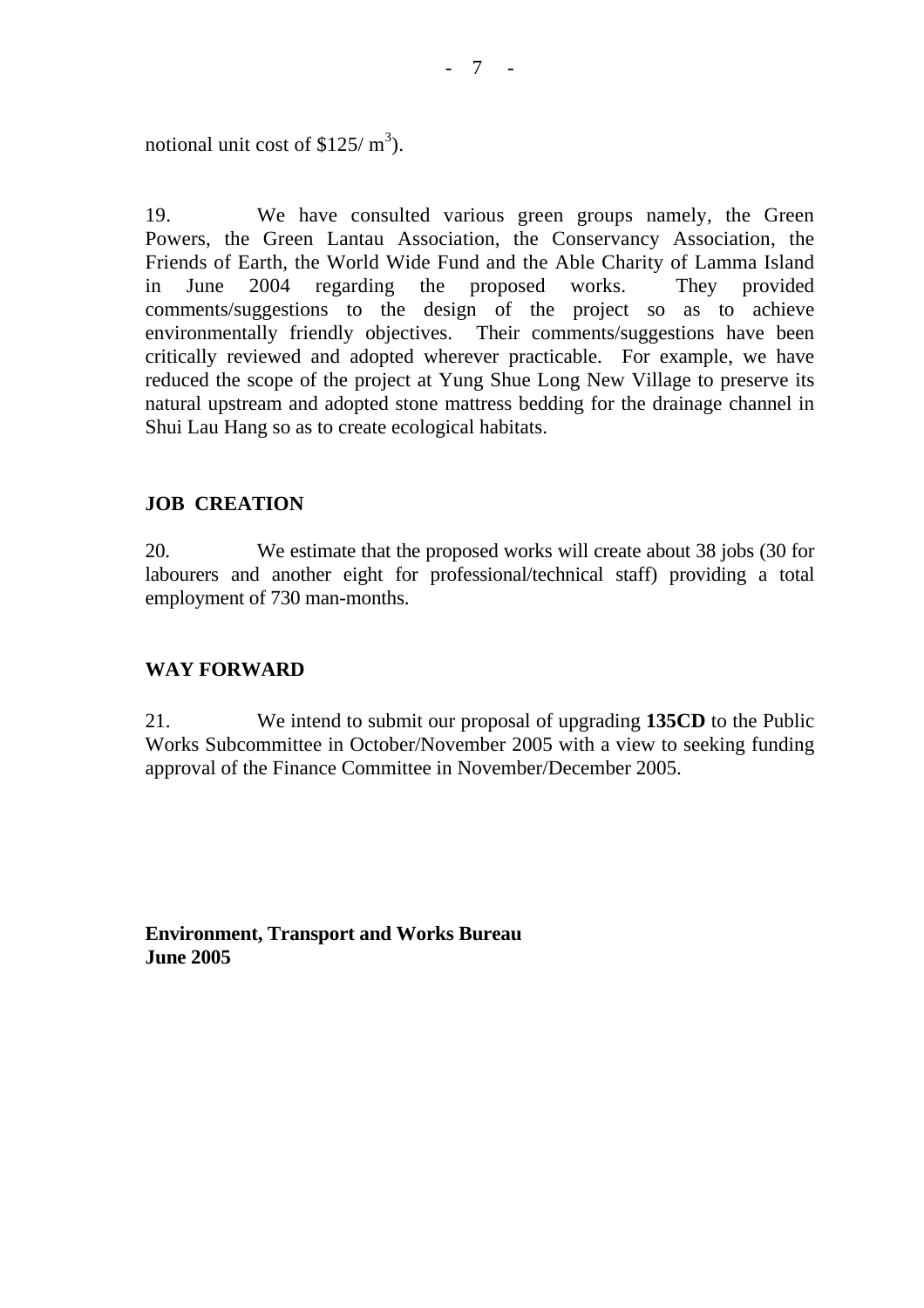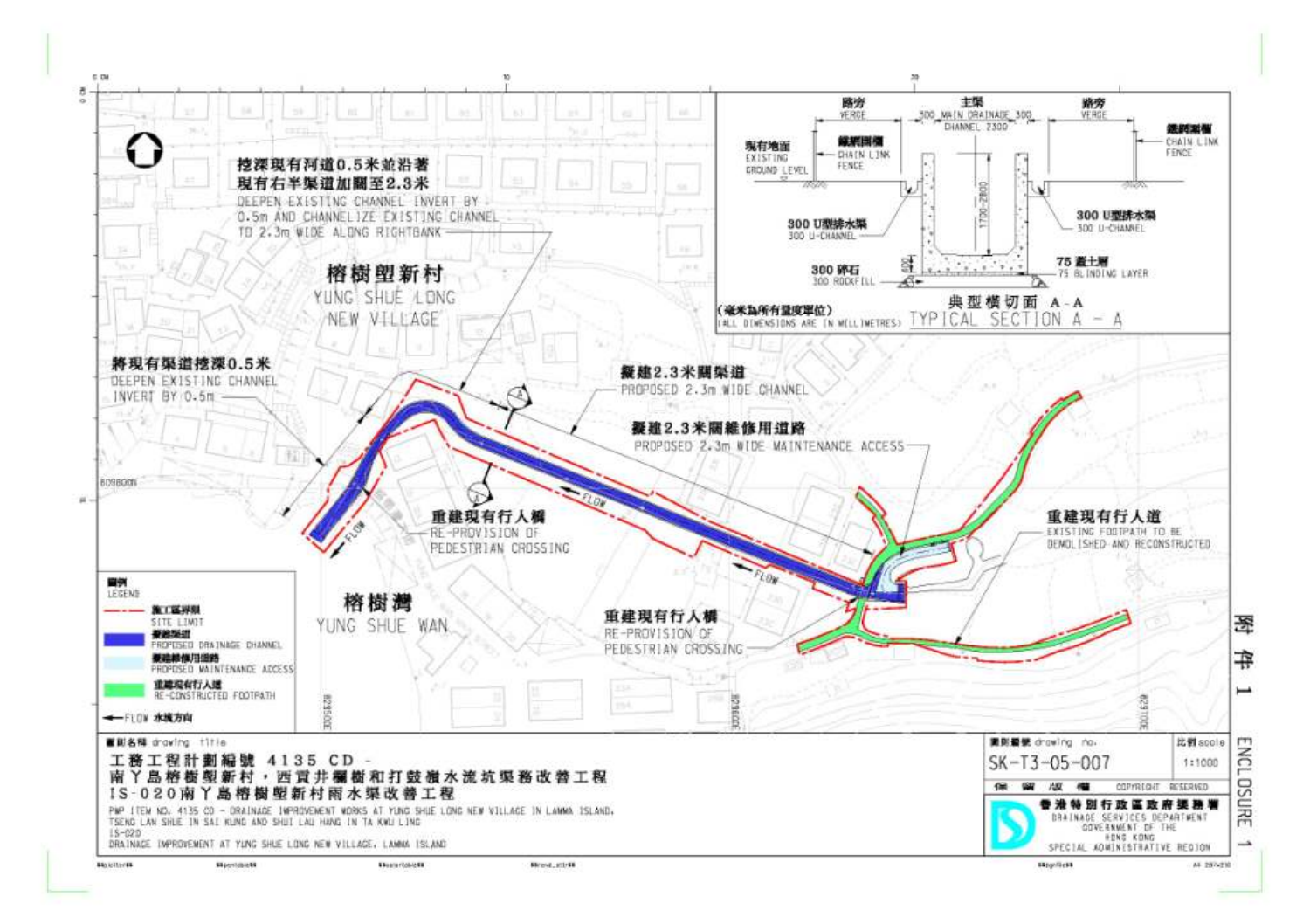